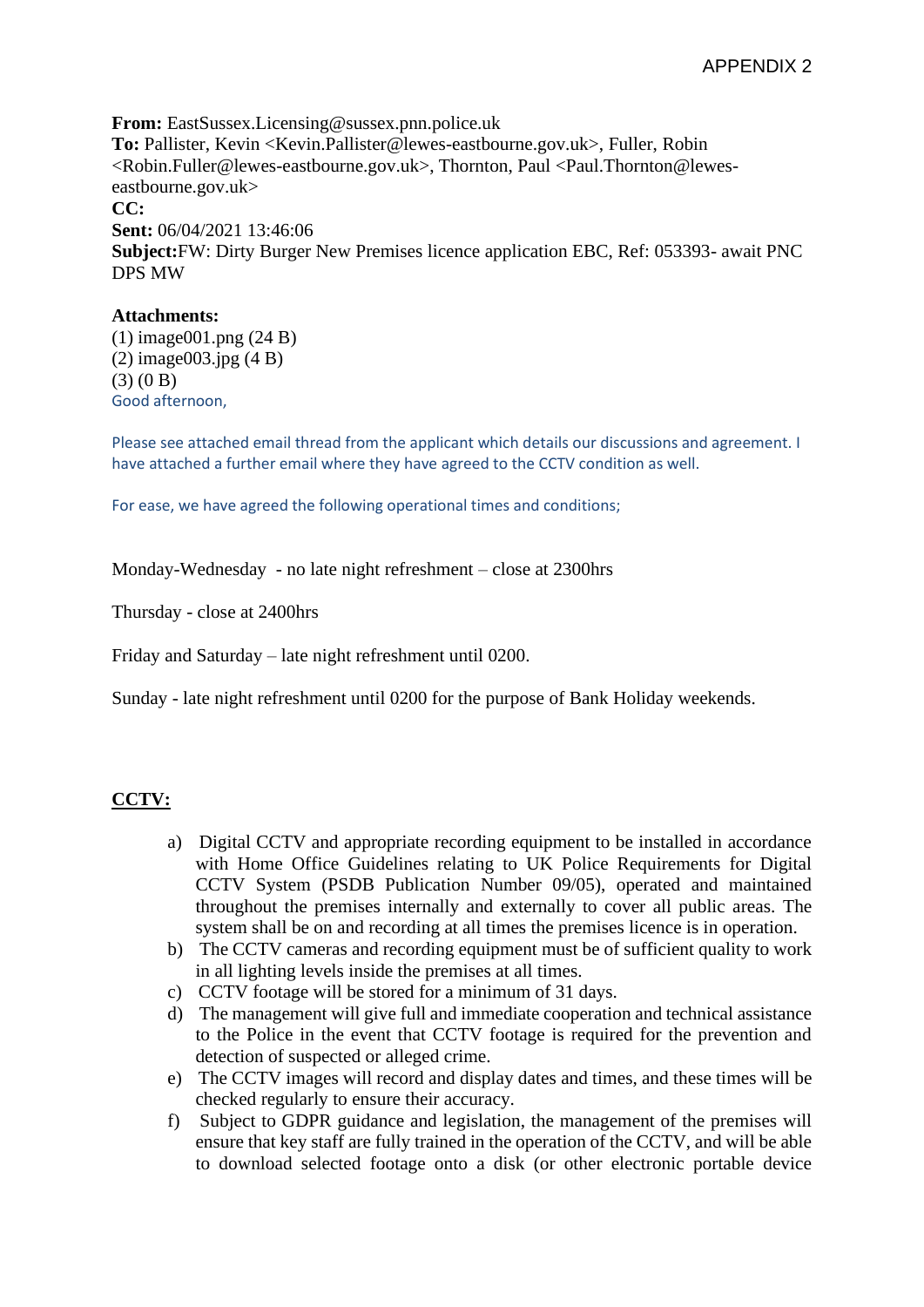acceptable to Sussex Police) for the police without difficulty or delay and without charge to Sussex Police.

- g) Any breakdown or system failure will be notified to the police immediately & remedied as soon as is practicable.
- h) In the event of the CCTV system hard drive being seized as evidence as part of a criminal investigation by Sussex Police or for any other reason, the premises will be expected to install a replacement hard drive or a temporary replacement drive as soon as practicable

# **Training/Authorisation:**

a) The Premises Licence Holder shall ensure that all staff members engaged, or to be engaged, in selling alcohol at the premises shall receive the following induction training. This training will take place prior to the selling of such products: \*The lawful selling of age restricted products \*Refusing the sale of alcohol to a person who is drunk

b) Further verbal reinforcement/refresher training covering the above will be carried out thereafter at intervals not to exceed 8 weeks, with the date and time of the verbal reinforcement/refresher training documented.

c) All such training undertaken by staff members shall be fully documented and recorded and signed by both the employee and the DPS. All training records shall be kept on the premises and made available to Sussex Police, officers of the local authority and officers from the Trading Standards team upon request.

d) A list of staff members who are authorised to sell alcohol on the premises shall be kept. This shall be endorsed by the DPS with the date such authorisation commences.

## **Challenge 25:**

a) The premises will operate an **age verification** policy set at a minimum of 25 years (e.g. "Challenge 25") whereby any person attempting to buy alcohol who appears to be under the specified age e.g. 25 will be asked for photographic ID to prove their age. The recommended forms of ID that will be accepted are passports, official Photographic Identity Cards issued by EU states bearing a hologram or ultraviolet feature, driving licences with a photograph, photographic military ID or proof of age cards bearing the 'PASS' mark hologram.

b) Signage advertising the age verification or 'Challenge 25' policy will be displayed in prominent locations in the premises.

## **Incident / Refusal Log:**

a) An incident/refusal log will be maintained by the premises showing a detailed note of incidents that occur in the premises. The log will be inspected and signed off by the DPS (or a person with delegated authority) at least once a fortnight.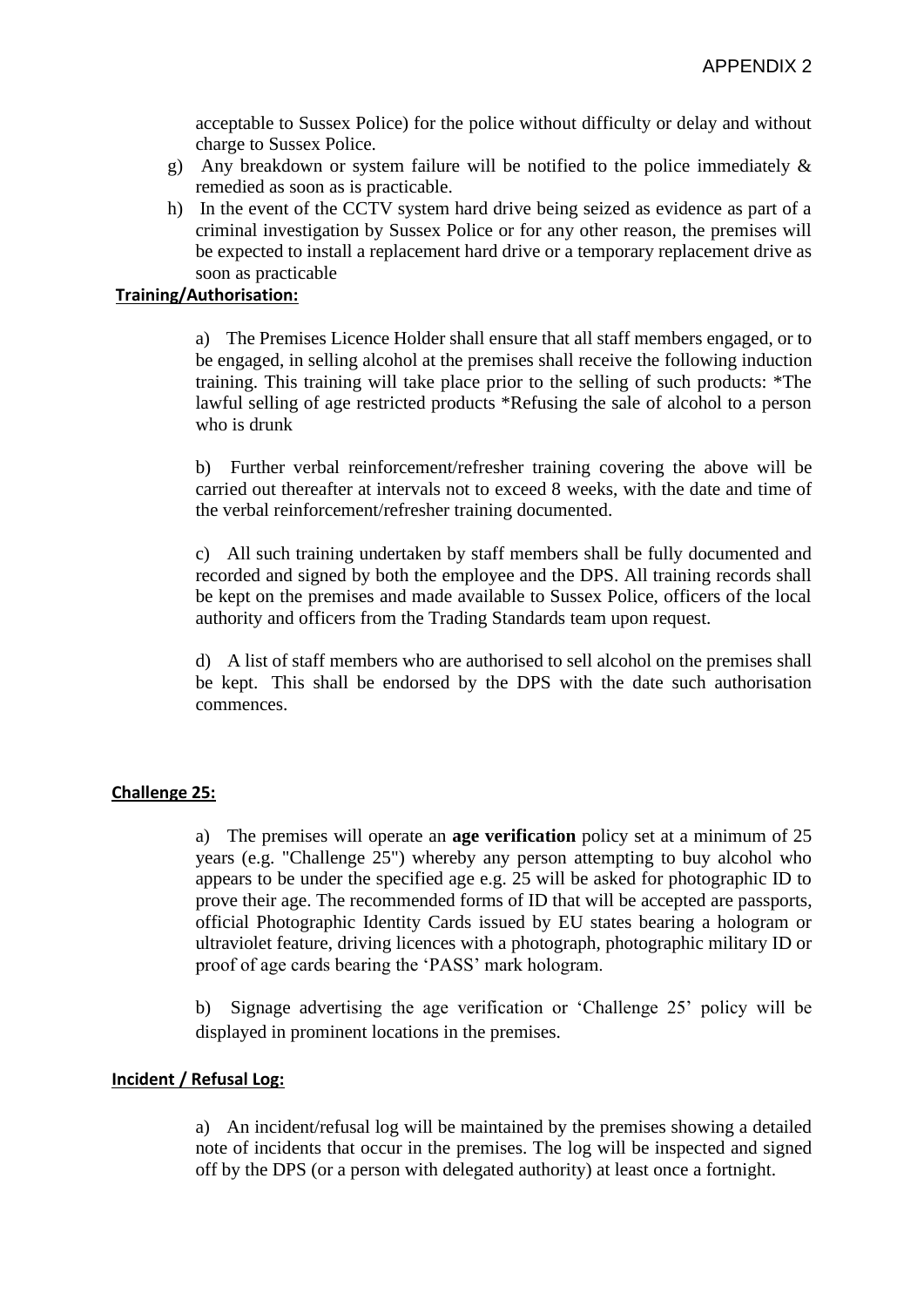b) The log book should be kept on the premises and be available for inspection at all times the premises are open by authorised officers of the Licensing Authority or the police. An incident will be defined as being one which involves an allegation of a criminal offence.

c) Feedback shall be given to staff to ensure these are used on each occasion that a refusal or incident occurs at the premises.

d) Any refusals made for alcohol service e.g. underage, will also be recorded (either in electronic or written form) and feedback given to staff as relevant. The log will be kept at the premises for a minimum of twenty four (24) months.

# **Alcohol display;**

No Alcohol to be on display.

# **OFF Sales;**

All sales of alcohol, for consumption off the premises, to be made in a sealed container.

Alcohol shall only be sold for consumption off the premises in conjunction with the sale of food for takeaway or delivery.

A minimum spend of £6.50 of food for take away and deliveries must be made before alcohol can be purchased.

No beer, lager or cider with an ABV of 6.5% or above, will be stocked, displayed for sale or Sold. In addition you will refuse the sale of all alcohol to persons known to cause drink related anti-social behaviour within the area or persons suspected or supplying alcohol to such individuals.

## **Deliveries:**

1) Deliveries of goods necessary for the operation of the business shall be carried out at such a time or in such a manner as to prevent nuisance and disturbance to nearby residents. The same applies to waste collections.

2) All alcohol orders (whether online, completed by the customer on paper, via the phone or verbally face to face) will contain age verification, whereby the customer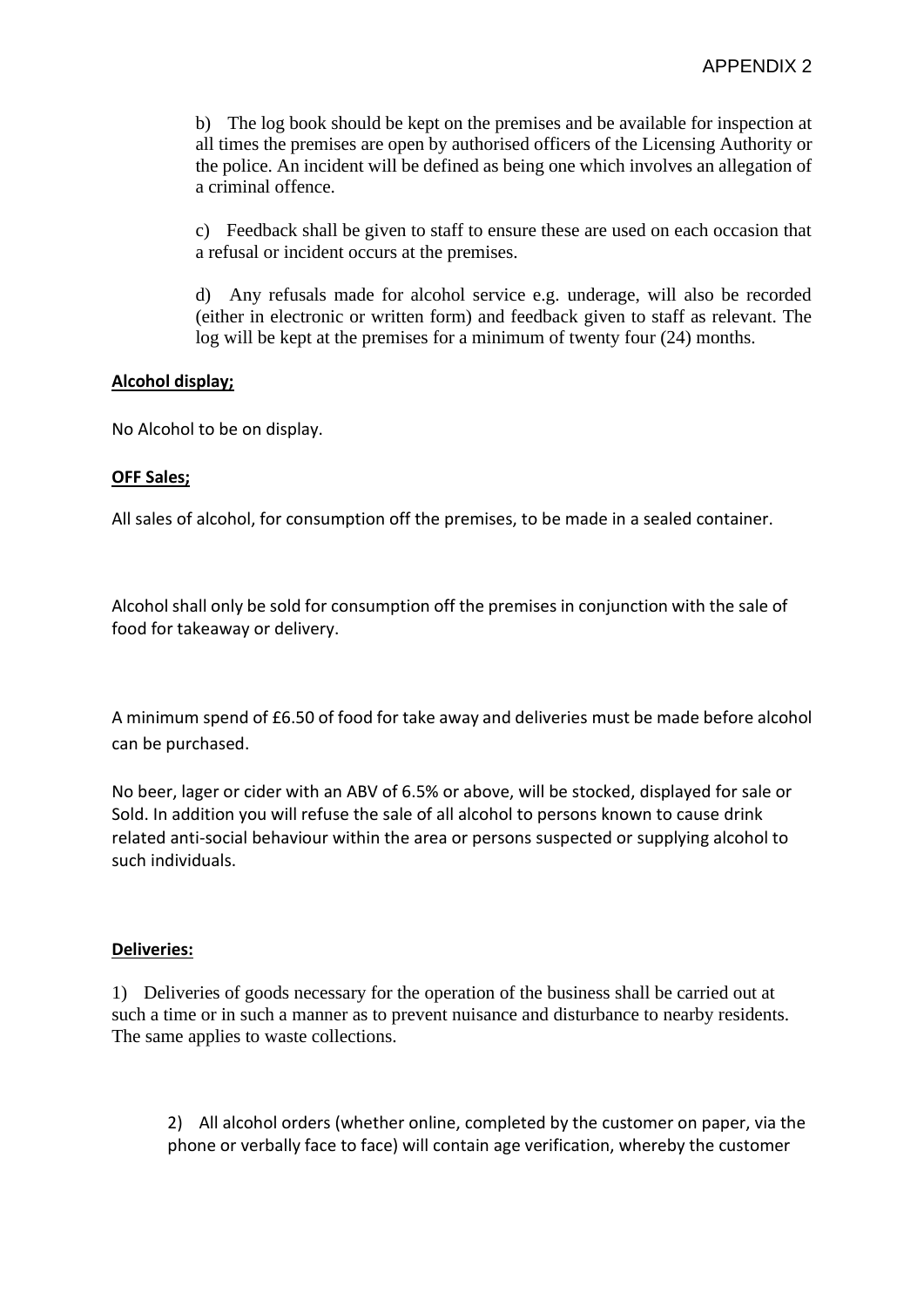will be asked to confirm that they are over 18 and a tick box must be marked to confirm this.

3) All deliveries of alcohol must be made by a person over the age of 18 years

4) Alcohol shall not be delivered to anywhere other than a recognisable permanent business or residential address.

5) In the event that there is no one to accept delivery, alcohol shall not be left on the doorstep or any other place. It can however be left securely with a neighbour as long as they are over 18.

6) Each and every delivery must be signed for and the person delivering the alcohol must request appropriate photographic ID from the recipient if that person is believed to be under 25 years of age. If no such ID is produced the alcohol will not be delivered.

7) Delivery staff must be trained in delivery of alcohol and challenge 25 prior to commencing deliveries.

Sussex Police Licensing has no objections to this application provided that the reviewed times and agreed conditions are placed on the licence if granted.

Kind Regards

**Kirstie Rolfe Sussex Police Licensing Officer – Eastbourne, Lewes, Wealden, Hastings & Rother District** Neigbourhood Policing Team Hailsham Police Staion | East Sussex EastSussex.Licensing@sussex.pnn.police.uk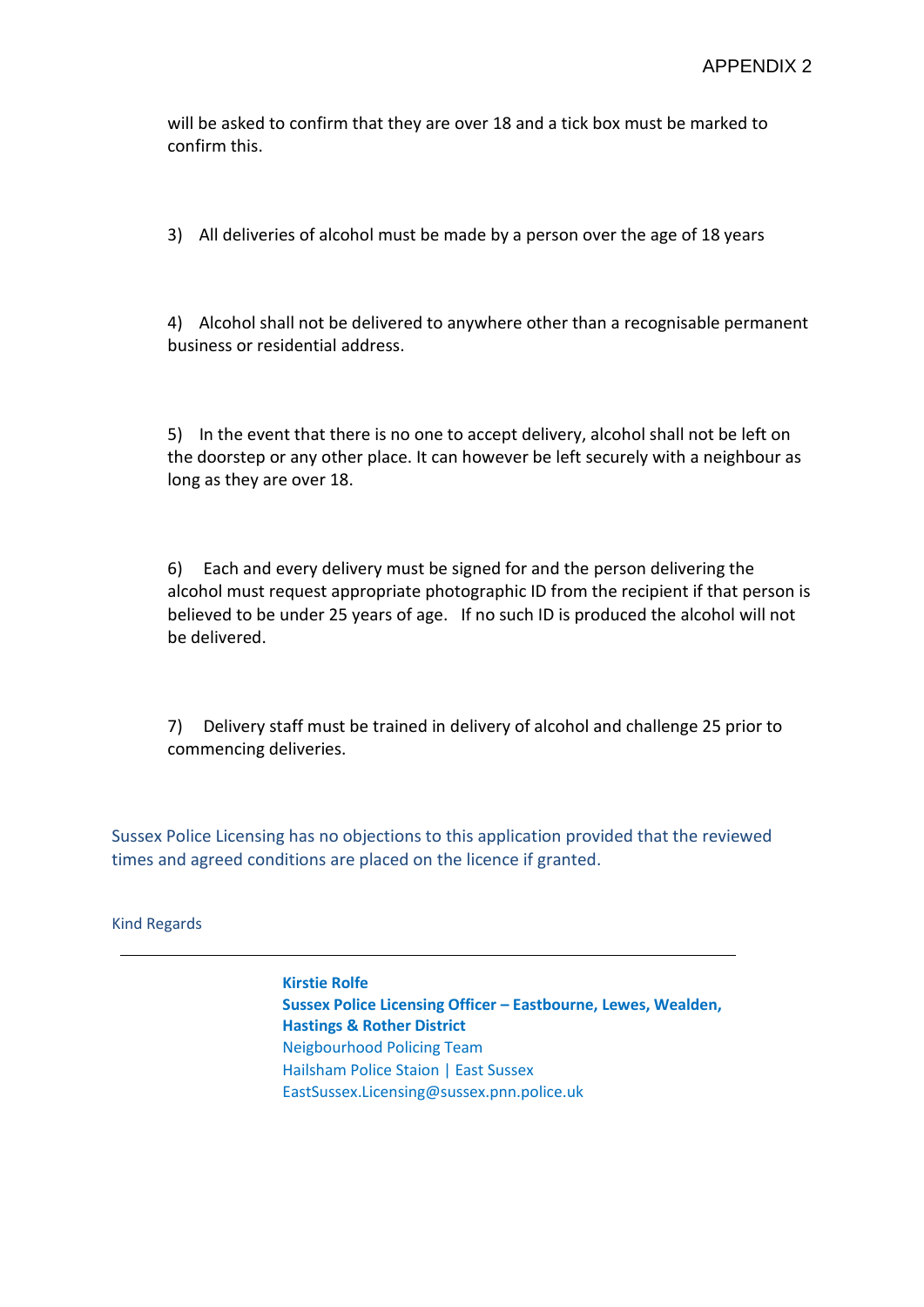**From:** Matthew Howard [ **Sent:** 31 March 2021 23:41 **To:** contact <contact@dirtyburgerbros.co.uk>; East Sussex Licensing <EastSussex.Licensing@sussex.pnn.police.uk>; Matthew Howard  $<$   $>$ 

**Subject:** Re: Dirty Burger New Premises licence application EBC, Ref: 053393- await PNC DPS MW

\*\***External Email** - Think before you click. If you do not trust the sender, do not click on any links or open any attachments. Further information can be found **[here.](http://jointintranet.shdc.police.uk/OurForces/Teams/ICT/Pages/sussex-20190513-spam-emails.aspx)**\*\* Hi Kirstie,

I want to follow up on our conversation that we had at lunchtime today and see if we can come to an agreement on a few things.

After chatting with my brother, we would like to see if we can agree on these points:

A minimum spend of £6.50 of food for take away and deliveries must be made before alcohol can be purchased. (£6.50 is the price of our cheapest single burger - this would mean the customer needs to purchase a main instead of just a side dish of chips)

Monday-Wednesday - no late night refreshment – close at 2300hrs

Thursday - close at 2400hrs

Friday and Saturday – late night refreshment until 0200.

Sunday - late night refreshment until 0200 for the purpose of Bank Holiday weekends. We are open to another suggestion if it does not require us to pay to resubmit our application again which is in the region of £300 in total.

Will the premises have CCTV installed? Yes

We agree to the new amendments to the licensing conditions, if granted.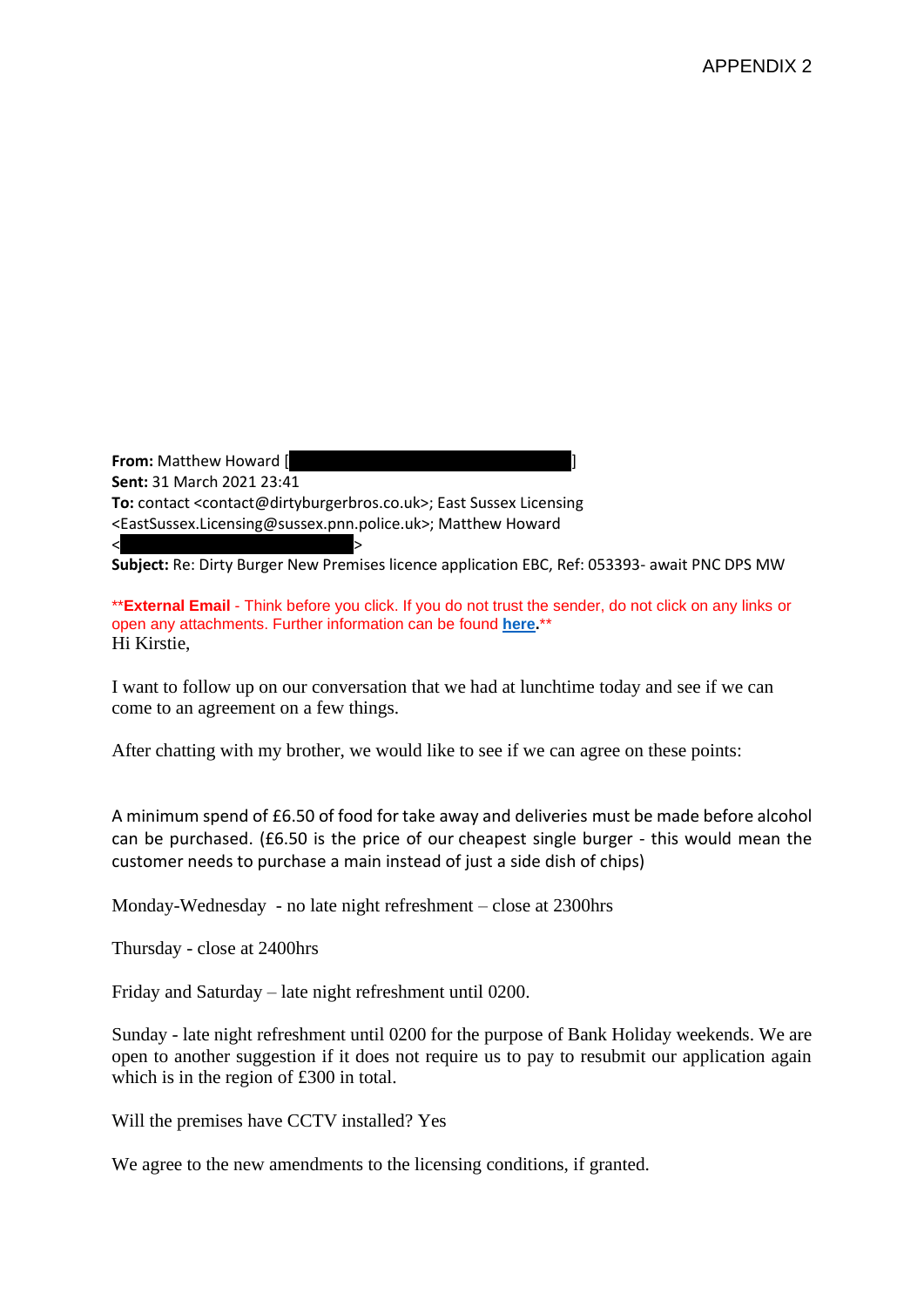We agree alcohol will be served from a sealed container.

Please let me know if you agree.

Many thanks

Matthew

On Wed, 31 Mar 2021 at 11:28, contact [<contact@dirtyburgerbros.co.uk>](mailto:contact@dirtyburgerbros.co.uk) wrote: Hi Kirstie,

Thank you again for sending this over.

I just have a few small things I would like to chat about/negotiate with you. Then I will be happy to proceed with your recommendations.

Many thanks

Matthew

Sent from my iPhone

On 30 Mar 2021, at 11:38, [EastSussex.Licensing@sussex.pnn.police.uk](mailto:EastSussex.Licensing@sussex.pnn.police.uk) wrote:

Good morning Mr Howard,

I am in receipt of the attached premises licence application. I wish to discuss the application with you but have so far not been able to reach you on either contact numbers provided.

I have concerns with the operational hours, mainly late night refreshment you have applied for. The premises is located in a residential area, next to a taxi rank and near a train station. By remaining open until 0100hrs Monday- Wednesday and 0400 Thursday –Sunday could have a negative impact on the residents and even risk an increase in crime and disorder.

Staying open so late will likely add issues to the dispersal of people from the pubs and clubs. It is for this reason we would like you to consider reducing those hours. I would like to suggest the following for you to consider;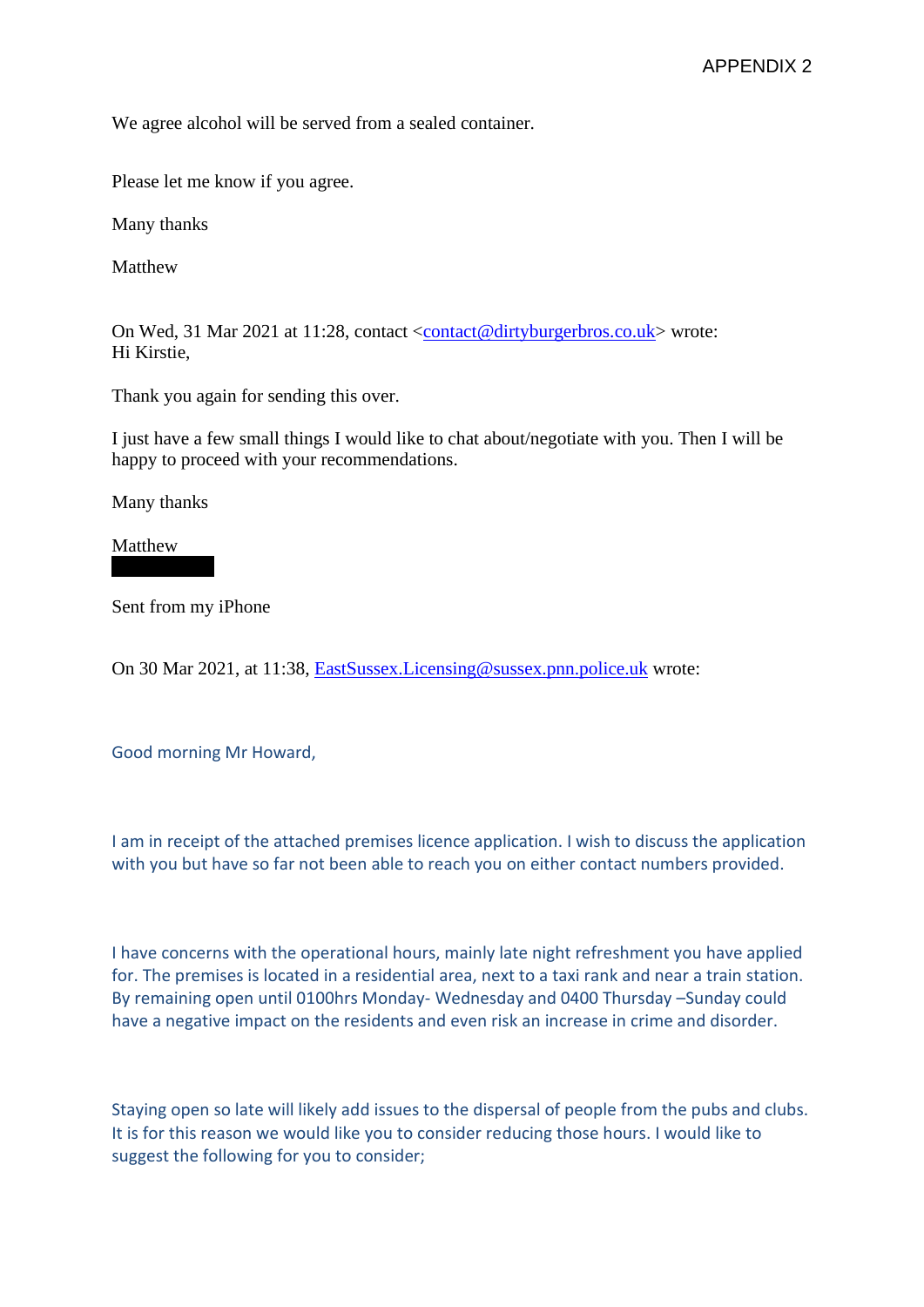Monday-Thursday - no late night refreshment – close at 2300hrs

Friday and Saturday – late night refreshment until 0200.

Will the premises have CCTV installed?

I have reviewed the steps you have offered under the four licensing objectives. Taking in to account what you have offered, I would like to make the following suggestions of conditions to be placed on your licence, if granted;

# **Training/Authorisation:**

a) The Premises Licence Holder shall ensure that all staff members engaged, or to be engaged, in selling alcohol at the premises shall receive the following induction training. This training will take place prior to the selling of such products: \*The lawful selling of age restricted products \*Refusing the sale of alcohol to a person who is drunk

b) Further verbal reinforcement/refresher training covering the above will be carried out thereafter at intervals not to exceed 8 weeks, with the date and time of the verbal reinforcement/refresher training documented.

c) All such training undertaken by staff members shall be fully documented and recorded and signed by both the employee and the DPS. All training records shall be kept on the premises and made available to Sussex Police, officers of the local authority and officers from the Trading Standards team upon request.

d) A list of staff members who are authorised to sell alcohol on the premises shall be kept. This shall be endorsed by the DPS with the date such authorisation commences.

### **Challenge 25:**

a) The premises will operate an **age verification** policy set at a minimum of 25 years (e.g. "Challenge 25") whereby any person attempting to buy alcohol who appears to be under the specified age e.g. 25 will be asked for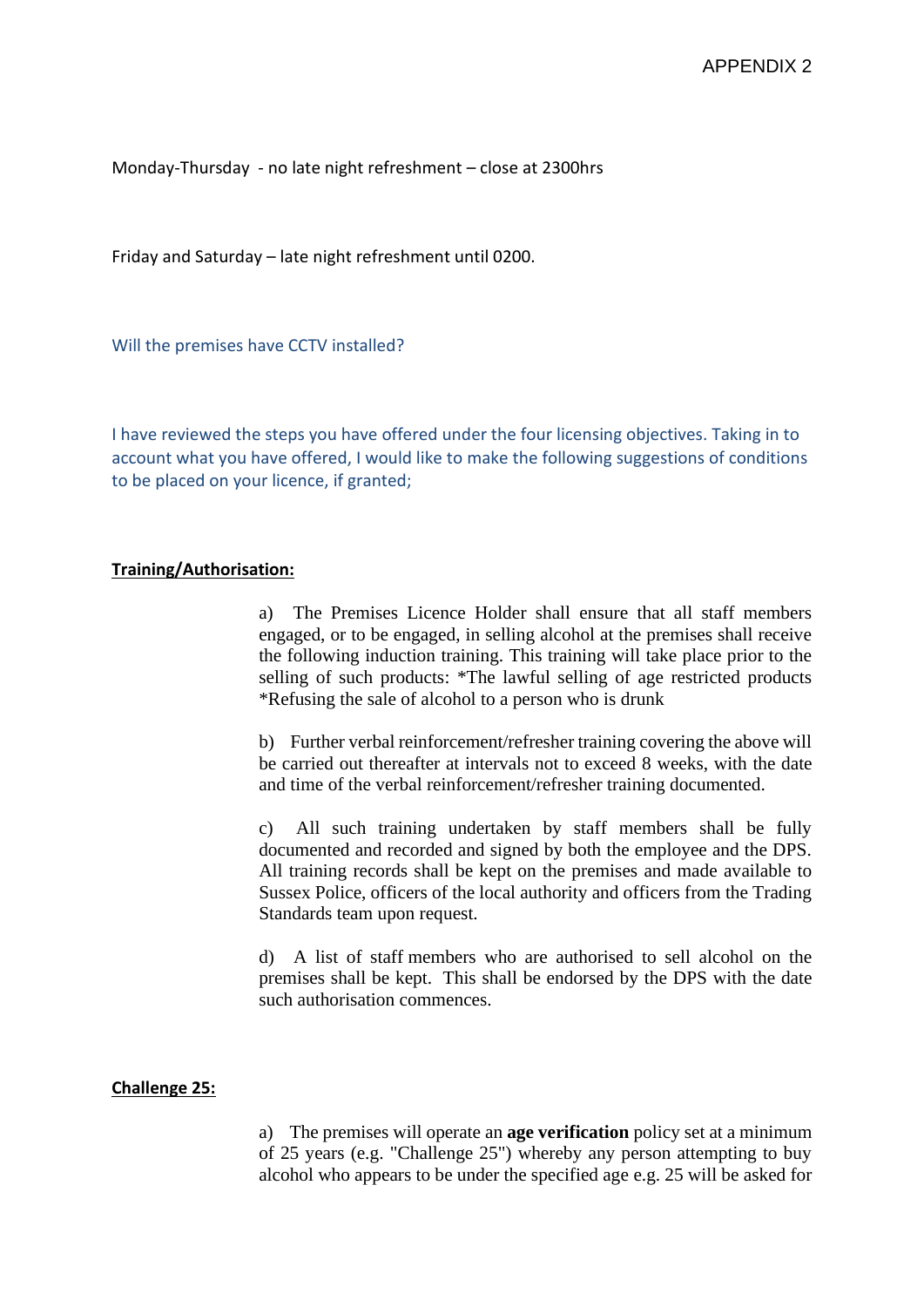photographic ID to prove their age. The recommended forms of ID that will be accepted are passports, official Photographic Identity Cards issued by EU states bearing a hologram or ultraviolet feature, driving licences with a photograph, photographic military ID or proof of age cards bearing the 'PASS' mark hologram.

b) Signage advertising the age verification or 'Challenge 25' policy will be displayed in prominent locations in the premises.

### **Incident / Refusal Log:**

a) An incident/refusal log will be maintained by the premises showing a detailed note of incidents that occur in the premises. The log will be inspected and signed off by the DPS (or a person with delegated authority) at least once a fortnight.

b) The log book should be kept on the premises and be available for inspection at all times the premises are open by authorised officers of the Licensing Authority or the police. An incident will be defined as being one which involves an allegation of a criminal offence.

c) Feedback shall be given to staff to ensure these are used on each occasion that a refusal or incident occurs at the premises.

d) Any refusals made for alcohol service e.g. underage, will also be recorded (either in electronic or written form) and feedback given to staff as relevant. The log will be kept at the premises for a minimum of twenty four (24) months.

### **Alcohol display;**

No Alcohol to be on display.

#### **OFF Sales;**

All sales of alcohol, for consumption off the premises, to be made in a sealed container.

Alcohol shall only be sold for consumption off the premises in conjunction with the sale of food for takeaway or delivery.

A minimum spend of £10 of food for take away and deliveries must be made before alcohol can be purchased.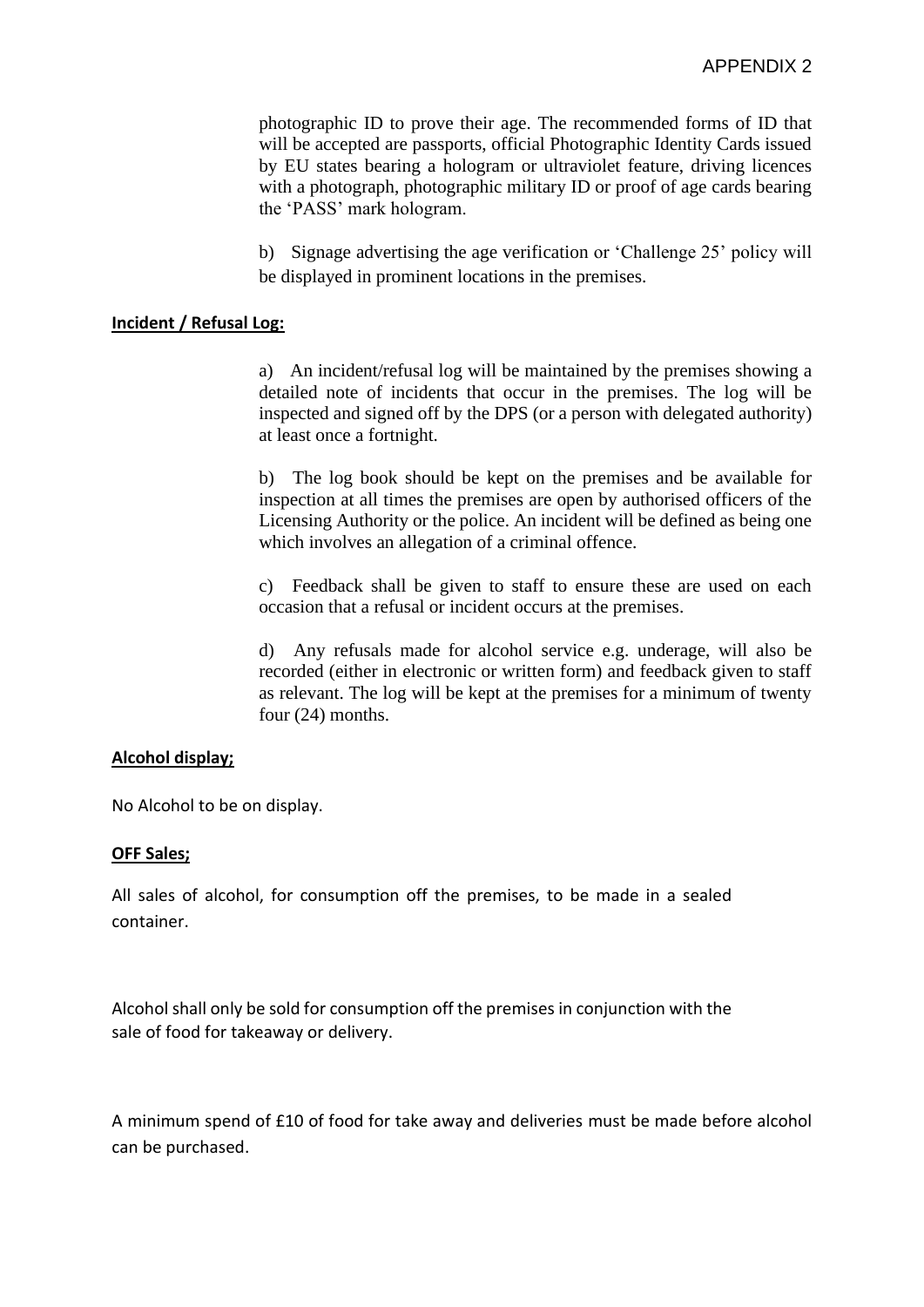No beer, lager or cider with an ABV of 6.5% or above, will be stocked, displayed for sale or Sold. In addition you will refuse the sale of all alcohol to persons known to cause drink related anti-social behaviour within the area or persons suspected or supplying alcohol to such individuals.

### **Deliveries:**

1) Deliveries of goods necessary for the operation of the business shall be carried out at such a time or in such a manner as to prevent nuisance and disturbance to nearby residents. The same applies to waste collections.

> 2) All alcohol orders (whether online, completed by the customer on paper, via the phone or verbally face to face) will contain age verification, whereby the customer will be asked to confirm that they are over 18 and a tick box must be marked to confirm this.

3) All deliveries of alcohol must be made by a person over the age of 18 years

4) Alcohol shall not be delivered to anywhere other than a recognisable permanent business or residential address.

5) In the event that there is no one to accept delivery, alcohol shall not be left on the doorstep or any other place. It can however be left securely with a neighbour as long as they are over 18.

6) Each and every delivery must be signed for and the person delivering the alcohol must request appropriate photographic ID from the recipient if that person is believed to be under 25 years of age. If no such ID is produced the alcohol will not be delivered.

7) Delivery staff must be trained in delivery of alcohol and challenge 25 prior to commencing deliveries.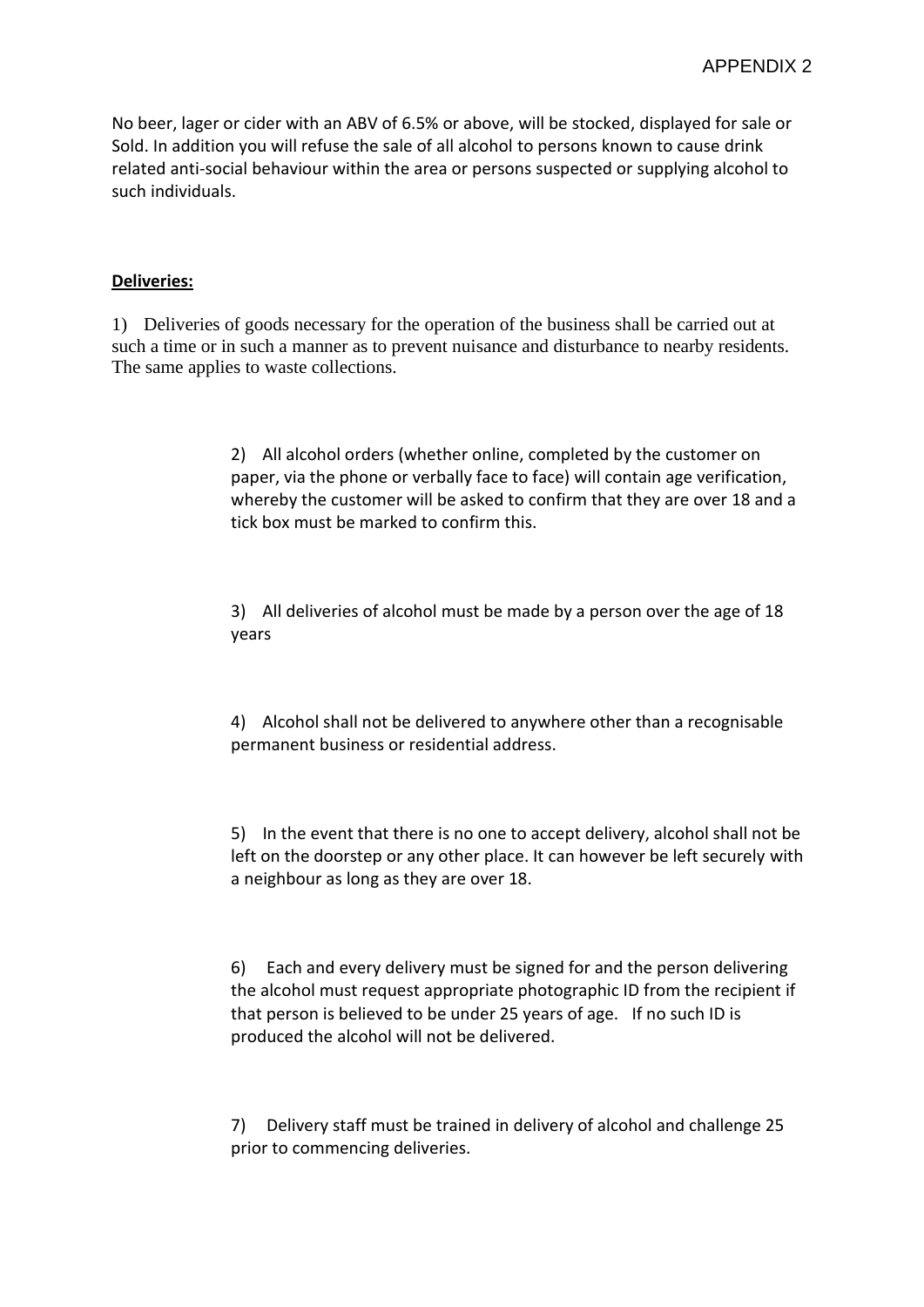Most of the above conditions are similar to what you have already offered, just worded in a way that makes it easier to understand and enforce. If you wish to discuss anything I have raised please let me know a suitable time for me to call you.

Please respond with your answers and acceptance or otherwise within the next 7 days. Failure to reach an agreement could result in us raising an objection to this application.

#### Kind Regards

<image001.png> **Kirstie Rolfe Sussex Police Licensing Officer – Eastbourne, Lewes, Wealden, Hastings & Rother District** Neigbourhood Policing Team Hailsham Police Staion | East Sussex [EastSussex.Licensing@sussex.pnn.police.uk](mailto:EastSussex.Licensing@sussex.pnn.police.uk)

 $\langle \text{image}003.\text{ips} \rangle$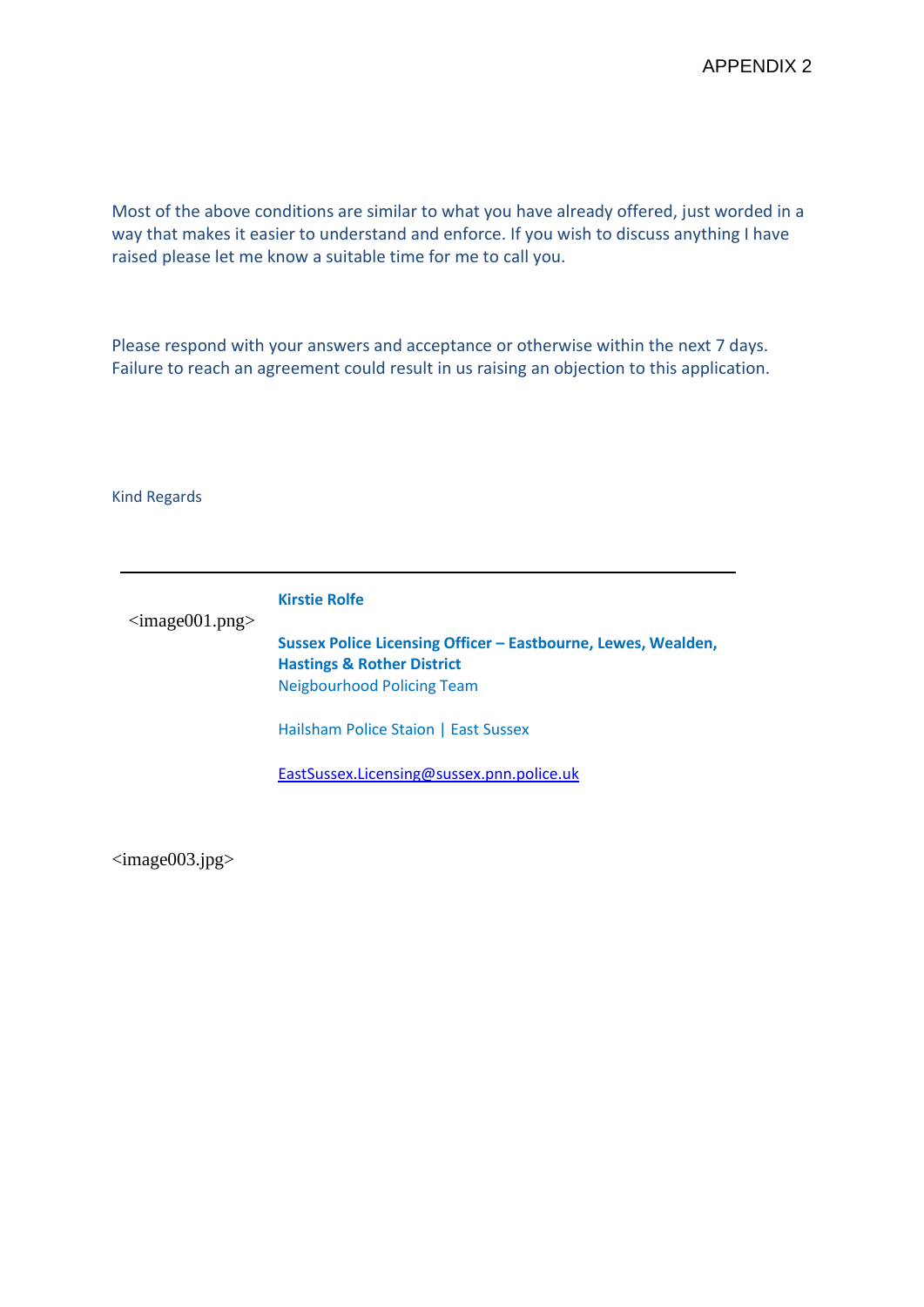**From:** Pallister, Kevin [mailto[:Kevin.Pallister@lewes-eastbourne.gov.uk\]](mailto:Kevin.Pallister@lewes-eastbourne.gov.uk) **Sent:** 24 March 2021 12:10 **To:** Responsible Authorities [<ResponsibleAuthorities-eastbourne.gov.uk@lewes](mailto:ResponsibleAuthorities-eastbourne.gov.uk@lewes-eastbourne.gov.uk)[eastbourne.gov.uk>](mailto:ResponsibleAuthorities-eastbourne.gov.uk@lewes-eastbourne.gov.uk); East Sussex Licensing [<EastSussex.Licensing@sussex.pnn.police.uk>](mailto:EastSussex.Licensing@sussex.pnn.police.uk) **Cc:** Ball, Danielle [<Danielle.Ball@lewes-eastbourne.gov.uk>](mailto:Danielle.Ball@lewes-eastbourne.gov.uk); Thornton, Paul [<Paul.Thornton@lewes](mailto:Paul.Thornton@lewes-eastbourne.gov.uk)[eastbourne.gov.uk>](mailto:Paul.Thornton@lewes-eastbourne.gov.uk); Fuller, Robin [<Robin.Fuller@lewes-eastbourne.gov.uk>](mailto:Robin.Fuller@lewes-eastbourne.gov.uk); Hume, Murrae [<Murrae.Hume@lewes-eastbourne.gov.uk>](mailto:Murrae.Hume@lewes-eastbourne.gov.uk) **Subject:** Dirty Burger New Premises licence application EBC, Ref: 053393- await PNC DPS MW

\*\***External Email** - Think before you click. If you do not trust the sender, do not click on any links or open any attachments. Further information can be found **[here.](http://jointintranet.shdc.police.uk/OurForces/Teams/ICT/Pages/sussex-20190513-spam-emails.aspx)**\*\*

24 March 2021

Notification of licence application

**Re: Premises licence application EBC, Ref: 053393 - Dirty Burger Bros**

### **2 Old Orchard Road, Eastbourne East Sussex BN21 1DB**

Please find attached a copy of the recent application form for a Premises licence application EBC.

Should you wish to make representation against this application then please do so within 28 days of the above date (by 21/04/2021).

For a representation to be considered relevant, it must address the likely effect the granting of the application will have on the promotion of one or more of the following licensing objectives: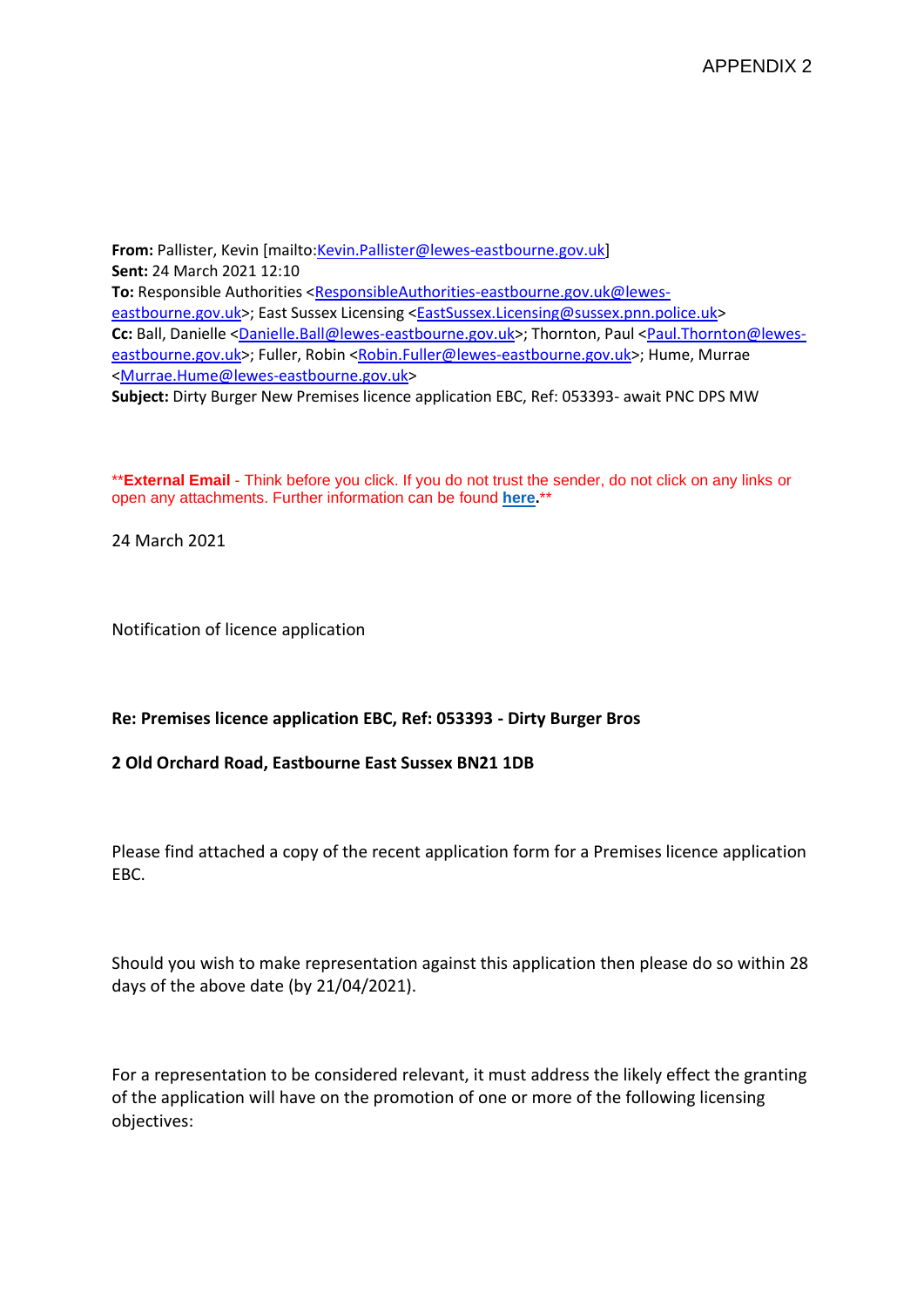- The prevention of crime and disorder;
- Public nuisance;
- Public Safety;
- Protection of children from harm

You can make representation by replying to this email or by post to 1 Grove Road, Eastbourne, BN21 4TW. Please quote reference 053313 in your correspondence and state clearly whether you are supporting or objecting to the application and your reasons for doing so.

Yours sincerely,

Kevin Pallister

Caseworker (Case Management)

In partnership with Eastbourne Homes Limited a company wholly owned by Eastbourne Borough Council (Registered Company Number: 5340097) England and Wales. 1 Grove Road, Eastbourne, East Sussex BN21 4TW.

This email and any files transmitted with it may contain confidential or privileged information and are intended solely for the use of the individual or entity to whom they are addressed. If you have received this email in error, please contact the sender using the contact details given above, then immediately and permanently delete it. You may not use, copy or disclose the information contained in this message or any attachment.

Although Eastbourne Borough and Lewes District Councils have taken steps to ensure that this e-mail and any attachments are virus free, we can take no responsibility if a virus is actually present and you are advised to ensure that the appropriate checks are made.